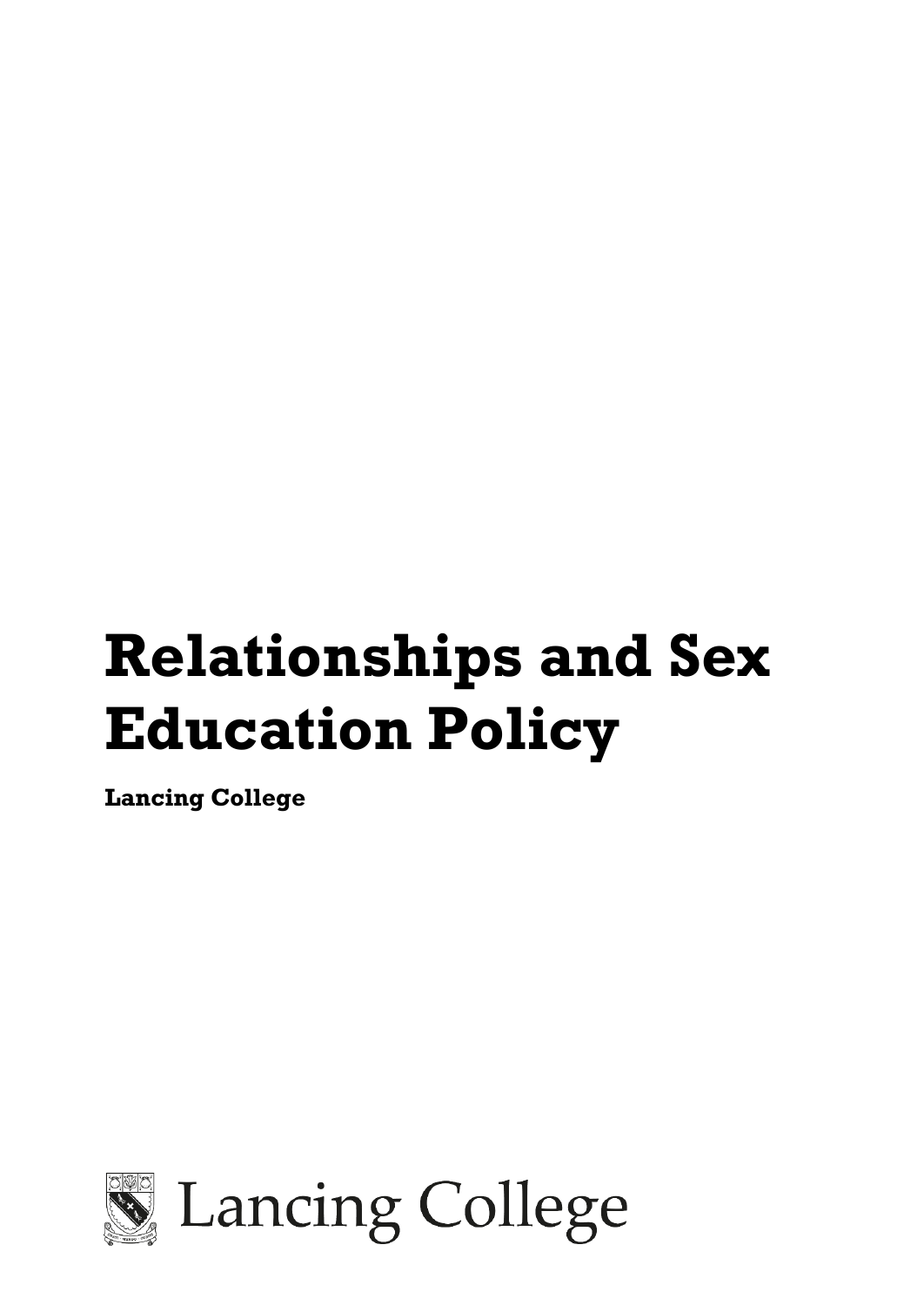# **5 Purpose**

- 5.1 As of September 2020, the Relationships Education, Relationships and Sex Education and Health Education (England) Regulations 2019, under sections 34 and 35 of the Children and Social Work Act 2017, make Relationships Education compulsory for all pupils receiving primary education and Relationships and Sex Education (RSE) compulsory for all pupils receiving secondary education. This statutory obligation extends to independent schools and is laid out in Relationships Education, Relationships and Sex Education (RSE) and Health Education: Statutory guidance for governing bodies, proprietors, head teachers, principals, senior leadership teams, teachers (DfE, June 2019). Lancing College is committed to discharging its obligations in respect of RSE, and this Policy explains how it does so.
- 5.2 The afore-mentioned statutory guidance also makes reference to mandatory Health Education. However, independent schools are not bound by this part of the guidance and are being instead required to deliver Health Education in accordance with Part 2 of the Independent Schools Standards Regulations, this Policy makes no mention thereof.
- 5.3 The content and application of this Policy is non-discriminatory in line with the Equality Act 2010. In addition, the College ensures that young people clearly understand what the law does and does not allow in respect of sex and relationships, as well as the wider (e.g. criminal) implications of decisions that they may make.
- 5.4 This policy should be read in conjunction with the following documents:

Anti-bullying Policy The Aims of the College PSHE Schemes of Work Safeguarding Policy

- 5.5 This policy is subject to a comprehensive annual review year (or more frequently as determined by legislation) by The Assistant Head (Safeguarding) and subject to approval by designated members of College's Senior Management Team (The Head Master and his Deputies) and ratification by the Board-Level Safeguarding Lead, acting on behalf of the Governing Body. In line with our duty to consult parents regarding the content and delivery of Relationships and Sex Education, the draft version of the reviewed Policy is shared with parents and (through the School Council) pupils together with an invitation to comment. Depending on the results of the consultation, amendments may be made to the draft Policy by the Assistant Head, Safeguarding, and submitted to the Head Master and Governing Body Safeguarding Lead for final approval. The aim of this process is to ensure that the Policy meets the needs of pupils and parents.
- 5.6 The statutory guidance also states that this Policy should reflect the views of teachers at the College. The Policy is accordingly disseminated to teachers at draft stage with an invitation to comment.
- 5.7 In between these periodic reviews, minor changes may be made to the Policy by the Assistant Head (Safeguarding) so that it reflects current practice at the College.
- 5.8 Under the relevant statutory guidance, "the religious background of all pupils must be taken into account when planning teaching [of RSE]". The College routinely collects this information from parents of pupils joining Lancing.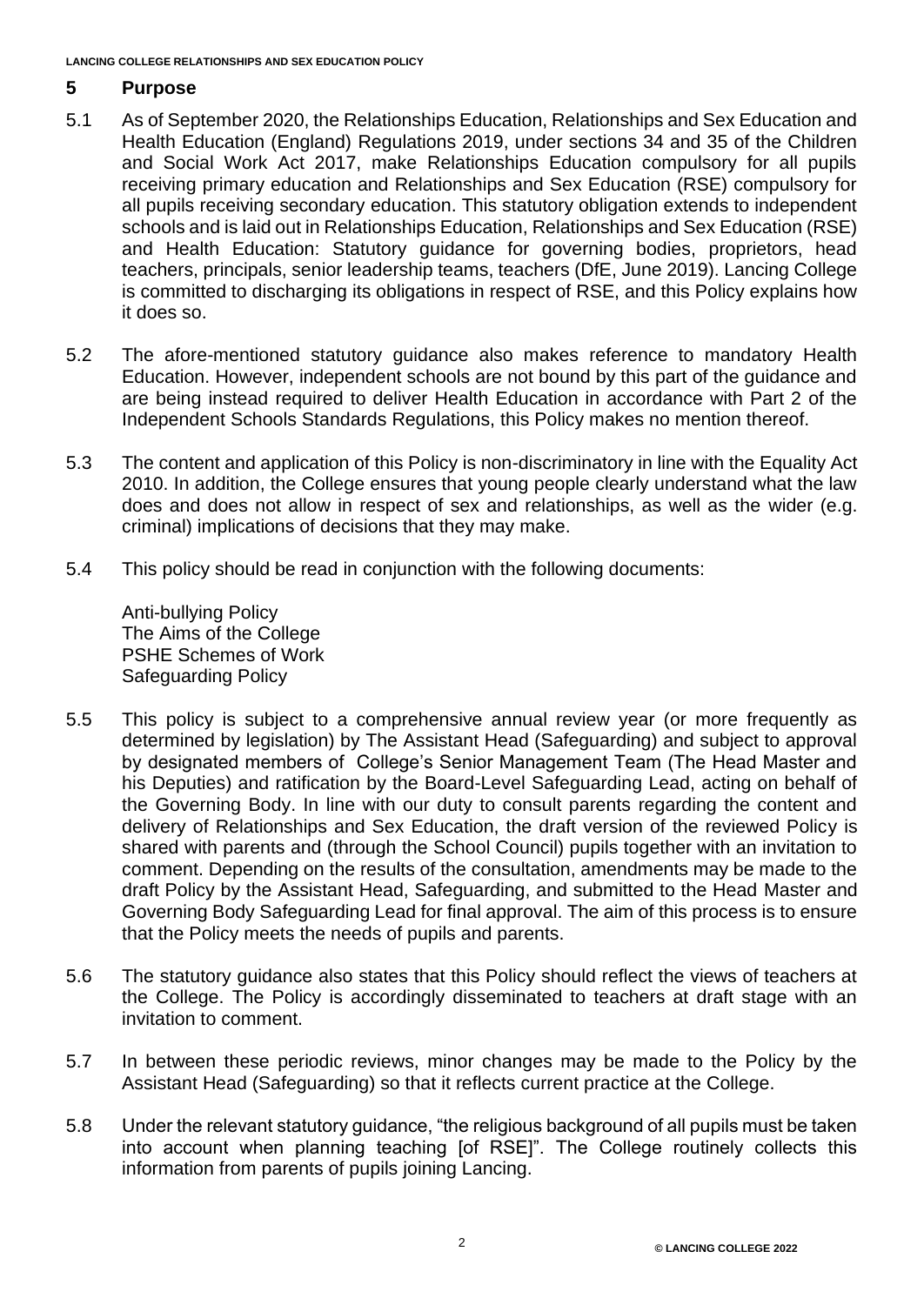#### 5.9 Key personnel

Mr Richard Dolan (Assistant Head - Safeguarding) - oversight of PSHE/RSE across the College

Mr Alasdair Tobias – Head of PSHE

## **6 Definitions**

6.1 Relationships and Sex Education in 3F to UVI (Y9-Y13) is defined as: giving pupils the information necessary for them to develop healthy, respectful and loving relationships (including intimate relationships) that help them to flourish, and how to identify and resist unhealthy relationships; delivering information about human sexuality, contraception and sexual health in a fact-based and non-judgemental manner that emphasises the critical importance of consent and mutual respect.

# **7 Aims**

- 7.1 The principal aims of RSE in the College are:
	- 1. to equip pupils with the knowledge, understanding, criticality and self-awareness necessary to form healthy and positive age-appropriate relationships;
	- 2. to ensure that pupils have an age-appropriate understanding of human reproduction and sexual relationships, including, for older pupils, detailed knowledge of contraception and sexual health.
- 7.2 Rather than being taught as a separate subject, RSE is embedded into the framework of Personal, Social, Health and Economic Education (PSHE) at the College. That said, we believe that RSE should be set within a wider College context in which values such as respect, fidelity, tolerance and the importance of family are promoted at every opportunity complementing and supporting the Christian aims and ethos of the College.
- 7.3 The College also recognises that parents have a key role in teaching their children about sex and relationships, and RSE at Lancing seeks to complement rather than replace this. Accordingly, the College therefore makes available its PSHE Schemes of Work to parents.
- 7.4 In order to create a collaborative learning partnership between the teacher and their pupils, RSE at Lancing is delivered in a fact-based, non-judgemental manner. Teachers of RSE also take care to generate an atmosphere where questions and discussion of sexual matters can take place without any stigma or embarrassment, as well as one where a range of views can, so long as they are expressed maturely and sensitively, be tolerated and respected. RSE at Lancing is complemented by- but not delivered through- the Science, GCSE Biology syllabus and III and IV Form Religious Studies.

# **8 Subject Content of RSE at Lancing College**

- 8.1 The relevant statutory guidance obliges the College to deliver specific Relationships Education content to its pupils of secondary age.
- 8.2 As with all curriculum subjects, RSE is taught in such a way so that it is accessible to all pupils, including those with special educational needs or a disability (SEN).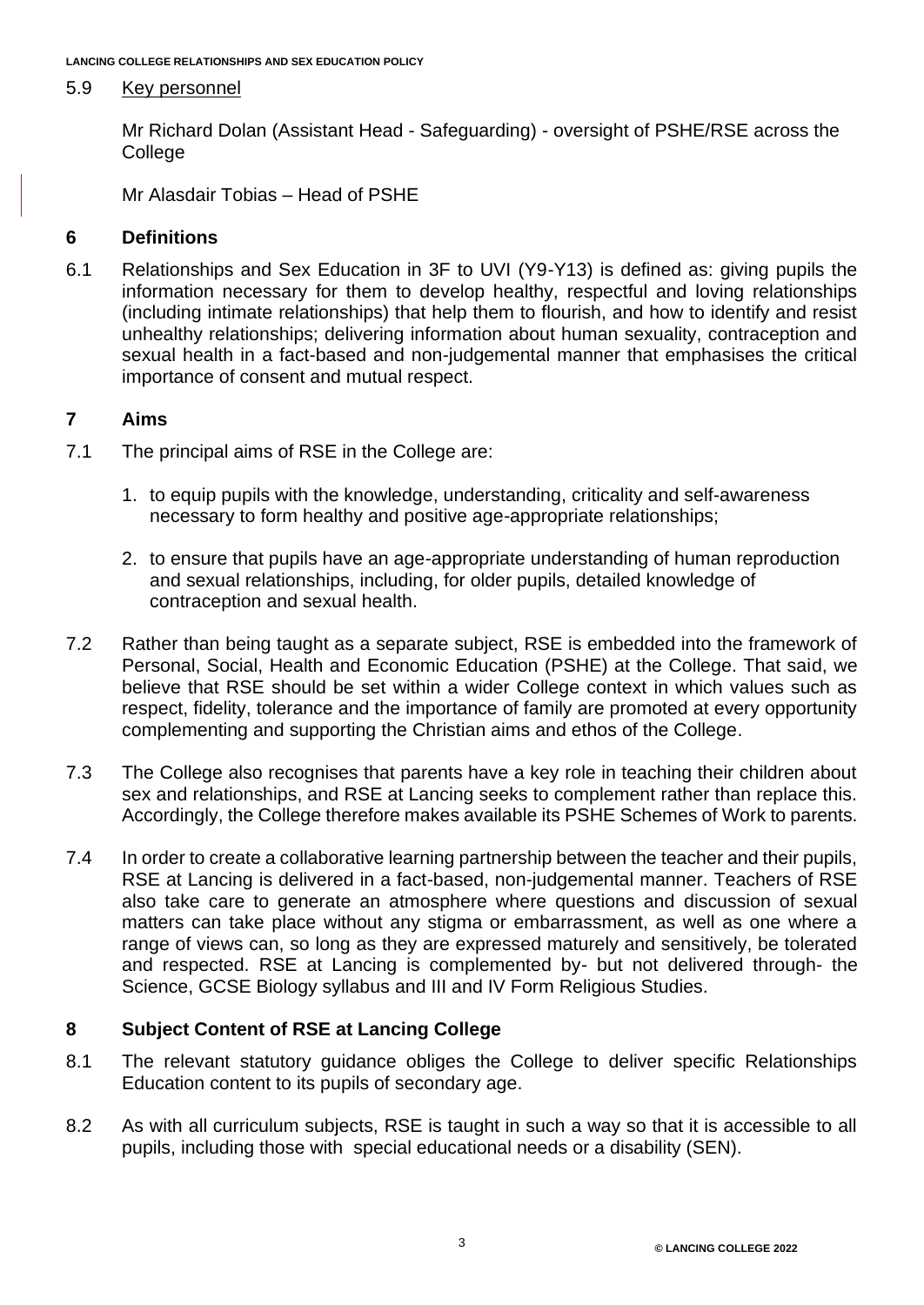- 8.3 RSE in 3F-5F (Y9-11) forms part of PSHE. In 3F and 4F Relationships and Sex Education is delivered by PSHE Tutors to House groups of ~14 pupils.Tutors teache across the entire programme. 3F and 4F have a timetabled 30 minute session per week 5F and 6F have a timetabled 60 minute session weekly. 5F have a rolling programme of speakers delivering lectures, carousels for interactive group work on topics and small group teaching weekly throughout the year.
- 8.4 The PSHE Scheme of Work details both the topics to be covered and the mode of delivery. Sex Education is delivered by a range of external specialists; as well as the Health Centre senior nurse and by trained senior teachers. In 3rd Form and 4th Form, these lessons are 30 minutes in duration; in 5th Form and LVI they are 1 hour. Content-dependent, these are delivered in a combination of mixed and single sex groups encouraging discussion and understanding and seeking to minimise embarrassment amongst pupils. All pupils are made aware in advance of the key topics to be covered, so that if there are areas which cause anxiety, they are able to discuss this in advance. The school is alert to the need for particular sensitivity when covering this area of curriculum and the sensitive input of HMMs in flagging particular issues is of key importance here.
- 8.5 New RSE material is not taught in the Sixth Form. However, we acknowledge that there is a significant join of new pupils into the Sixth Form and from a number of different countries and education systems, We are therefore committed to providing opportunities within the PSHE, Sixth Form induction, the Tutorial structure and visiting speaker programme to revise and re-emphasise content which was presented in the III to V Forms in an ageappropriate manner. There is also a focus at this point on preparation for life beyond the school, for University and for independent living.
- 8.6 Assessment is carried out at the beginning and end of an RSE topic to assess initial understanding and progress made by the pupils.
- 8.7 The curriculum will be responsive to changing needs of the the pupils and the College. There may be College specific issues that arise or national issues that justify an immediate response being required in terms of RSE content being taught.
- 8.8 The aim of RSE is to give young people the information needed to develop healthy, nurturing relationships of all kinds, not just intimate relationships. Relationships and Sex education provides the knowledge and encourages the acquisition of skills and attitudes which will allow pupils to manage their lives in a responsible and healthy way.

### 8.9 Knowledge and understanding

- Learning and understanding physical development at appropriate stages.
- Understanding human sexuality, sexual health, emotions and relationships.
- Learning about contraception and a range of local and national sexual health advice, contraception and support services.
- Learning the reasons for delaying sexual activity and the benefits to be gained from such delay.
- The avoidance of unplanned pregnancy.
- Learning and understanding key aspects of the law relating to sex which include the age of consent, what consent is and is not, the definitions and recognition of rape, sexual assault and harassment, and choices permitted by the law around pregnancy.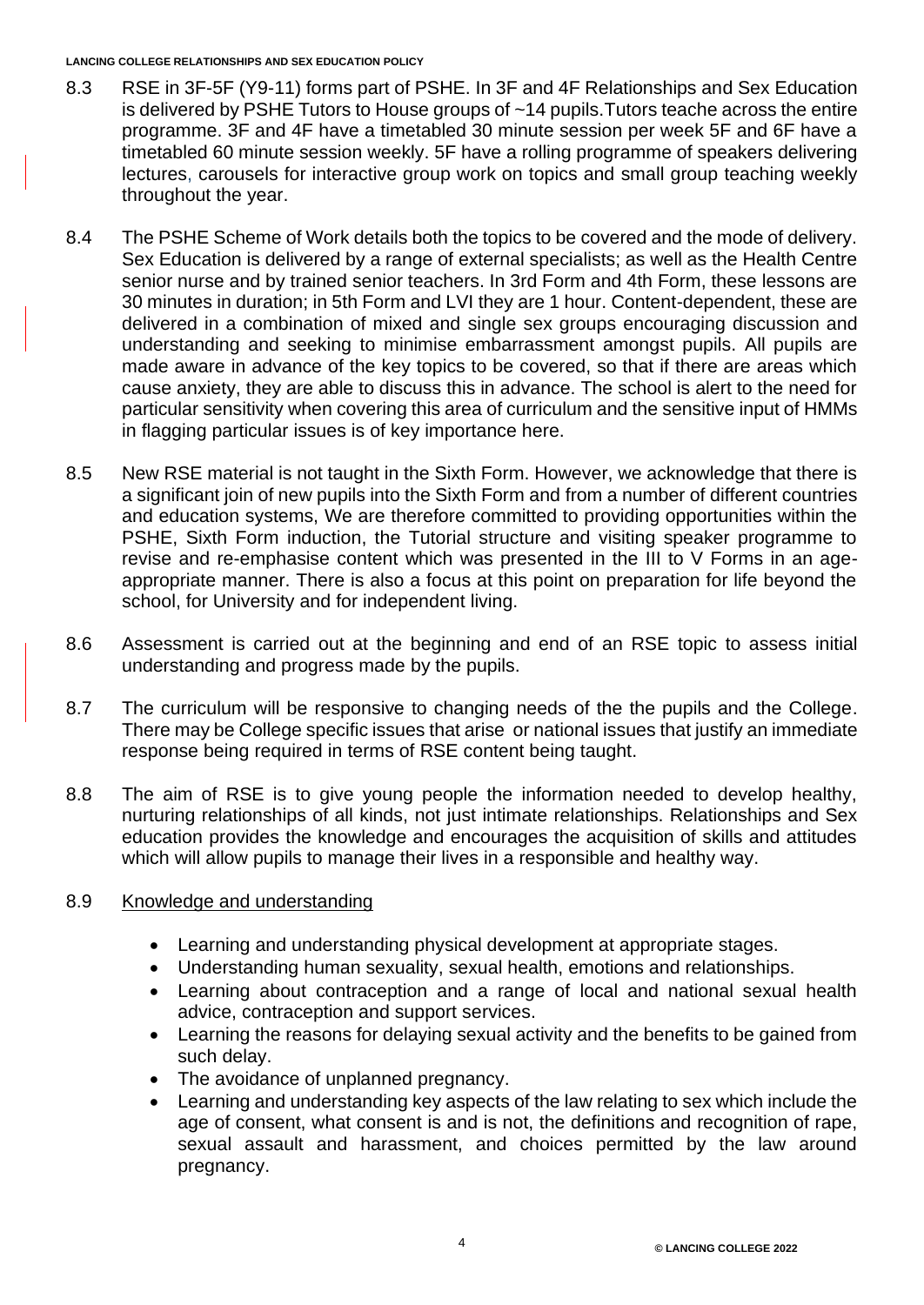#### 8.10 Attitudes and values

- Learning the importance of values and individual conscience and moral considerations.
- Learning the value of family life, marriage and stable and loving relationships for the nurture of children.
- Learning the value of respect, love and care.
- Exploring, considering and understanding moral dilemmas.
- Learning how stereotypes, in particular stereotypes based on sex, gender, race, religion, sexual orientation or disability, can cause damage through normalising non-consensual behaviour or can encourage prejudice.
- Developing critical thinking as part of decision making.

# 8.11 Personal and social skills

- Learning to manage emotions and relationships confidently and sensitively.
- Developing self-respect, mutual respect and empathy for others in a variety of different situations.
- Learning to make choices based on an understanding of difference and with an absence of prejudice.
- Developing an appreciation of the consequences of choices made.
- Managing conflict
- Learning how to recognise and avoid exploitation and abuse through selfmanagement of digital and personal privacy.

# **9 How RSE is Monitored and Evaluated**

- 9.1 RSE will be monitored by the Assistant Head (Safeguarding) and the PSHE coordinator through the provision of detailed schemes of work; close working with and assessment of visiting speakers, and evaluated through seeking formal as well as informal feedback from pupils, staff and parents.
- 9.2 Pupils will be surveyed at regular points in relation to content taught and their feedback may be used to inform future content and teaching.

### **10 Working with Parents**

- 10.1 The College consults parents regarding this Policy (see Policy Statement above) as well as taking into consideration the religious backgrounds of pupils. The College appreciates that sex education can be a contentious issue for some and that parents may be concerned about what their child may or may not be taught.
- 10.2 The College aims to be transparent about what it does and does not teach to pupils at various ages, together with the reasons why. This affords the opportunity to offer parents support in talking to their children about sex education and how to link this with what is being taught in the College.
- 10.3 Through the PSHE for Parents programme, the College enables parents to access particular speakers, to share in this way the material being delivered to their children and to discuss with the senior staff material being delivered and their role alongside the school in guiding their children in this important developmental area of their education and their life.